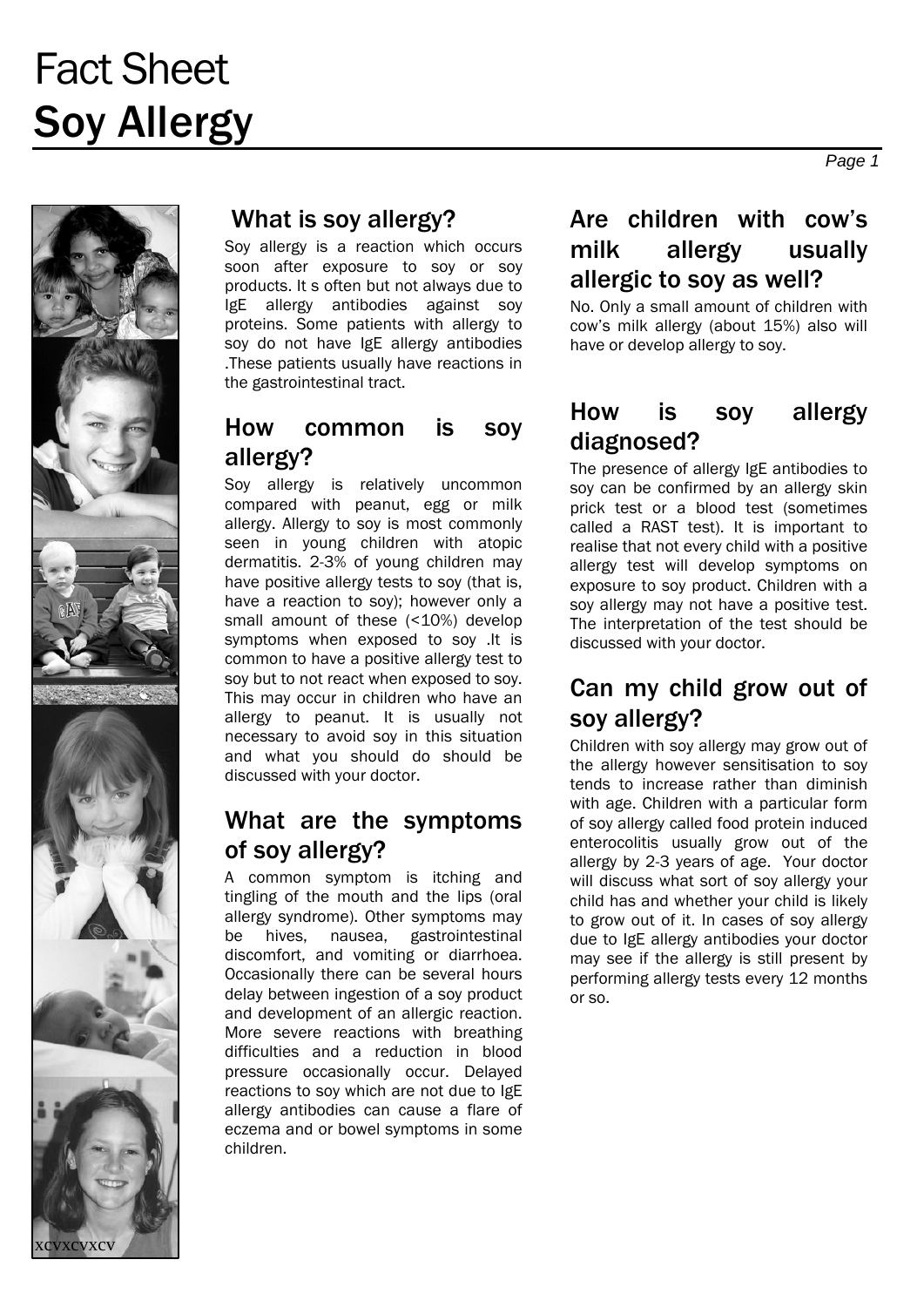# Fact Sheet Soy Allergy



xcvxcvxcv

## Does exposure to soy containing foods promote peanut allergy?

No. There is no good evidence that exposure to soy products increases the risk of developing peanut allergy even though both peanuts and soy are legumes. Soy allergy and peanut allergy may occur in the same patient however other cases of soy allergy are not allergic to peanuts. There is a link between soy and birch pollen allergy.

# How do I avoid exposing my child to soy?

Soya beans are used widely in food manufacture. It is important to know where to look for soy in foods and to use common sense and read food labels carefully.

#### Avoid foods which contain:

- Sova beans
- Soy flour
- Soy milk & soy milk products eg. soy yoghurts, soy cheeses, soy desserts, soy icecream
- Soy bean sprouts
- Tofu (soy bean curd)
- Textured/Hydrolysed vegetable protein (TVP, HVP)
- Fermented products such as:
	- miso (soy bean paste)
	- tempeh
	- soy sauce
	- tamari
	- bean curd
	- teriyaki
	- soy protein isolate

#### Foods that sometimes (but not always) contain soy include:

- Bread (soy flour is used in many commercial breads).
- Many meat substitutes.
- Unlabelled processed foods eg. takeaway food.
- Flavourings.
- Vegetable broth.
- Vegetable gum.
- Vegetable Starch.
- Chocolates and sweets (check for HVP).
- Soups.
- Mayonnaise type dressings.
- Chocolate flavourings.
- Packaged sauces and gravy mixes.
- Breakfast cereals.
- Crumbed meats, fish.
- Sausages, sausage rolls, frankfurts, pizza.
- Deli meats and salads.
- Bread crumbs.
- Cakes and biscuits.
- Taco shells.

# Are all foods made from soy equally allergenic?

No. High levels of some soy allergens may be found in soy milk drinks or in soy powder, lesser amounts in textured soy protein, tofu and soy flakes and no or very low amounts of allergen in fermented products such as soy sauce or miso and in strongly heated products such as roasted soybeans.

## What about soy sauce?

Soy sauce is prepared by fermentation which reduces the ability of the food to cause an allergic reaction. Therefore some allergic children may not react to soy sauce yet react to other soy products. Also some soy sauces are actually made from wheat products.